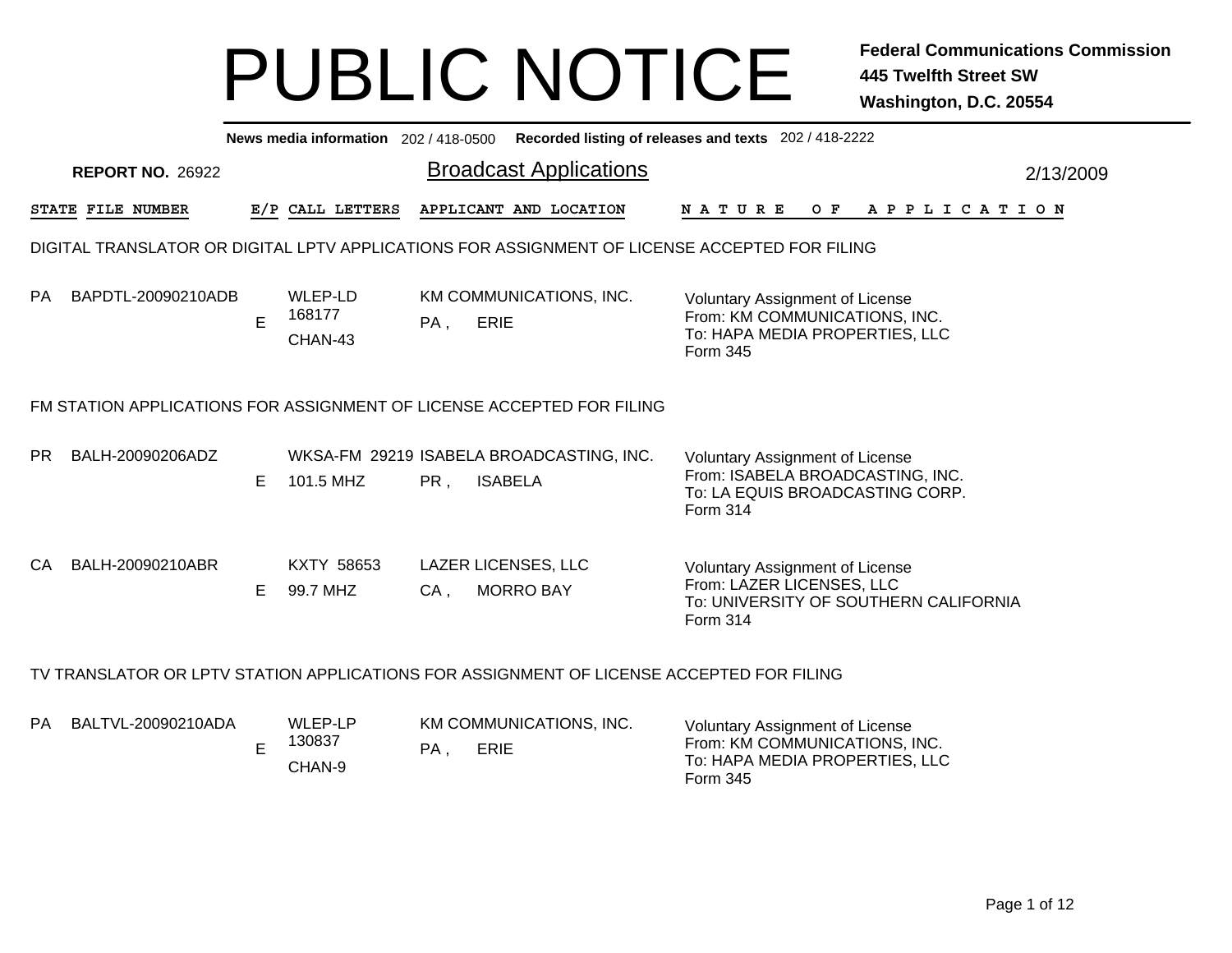|     | News media information 202 / 418-0500 Recorded listing of releases and texts 202 / 418-2222 |    |                                |                                                                                           |                                                                                                                                      |           |  |  |  |  |  |  |  |
|-----|---------------------------------------------------------------------------------------------|----|--------------------------------|-------------------------------------------------------------------------------------------|--------------------------------------------------------------------------------------------------------------------------------------|-----------|--|--|--|--|--|--|--|
|     | <b>REPORT NO. 26922</b>                                                                     |    |                                | <b>Broadcast Applications</b>                                                             |                                                                                                                                      | 2/13/2009 |  |  |  |  |  |  |  |
|     | STATE FILE NUMBER                                                                           |    | E/P CALL LETTERS               | APPLICANT AND LOCATION                                                                    | O F<br>A P P L I C A T I O N<br><b>NATURE</b>                                                                                        |           |  |  |  |  |  |  |  |
|     |                                                                                             |    |                                | AM STATION APPLICATIONS FOR ASSIGNMENT OF PERMIT ACCEPTED FOR FILING                      |                                                                                                                                      |           |  |  |  |  |  |  |  |
| ID  | BAP-20090210AEV                                                                             | E. | NEW 160750<br>1340 KHZ         | <b>IHR EDUCATIONAL</b><br><b>BROADCASTING</b><br>WENDELL<br>ID,                           | <b>Voluntary Assignment of Construction Permit</b><br>From: IHR EDUCATIONAL BROADCASTING<br>To: SALT & LIGHT RADIO, INC.<br>Form 314 |           |  |  |  |  |  |  |  |
|     | DIGITAL TV APPLICATIONS FOR CP EXTENSION ACCEPTED FOR FILING                                |    |                                |                                                                                           |                                                                                                                                      |           |  |  |  |  |  |  |  |
| VI  | BEPCDT-20090210AAE                                                                          | E. | <b>WSVI-DT 2370</b><br>CHAN-20 | ALPHA BROADCASTING<br><b>CORPORATION</b><br><b>CHRISTIANSTED</b><br>$VI$ ,                | Extension of time to complete construction authorized pursuant<br>to a permit for a new DTV station: BPCDT-20080229AAF               |           |  |  |  |  |  |  |  |
|     |                                                                                             |    |                                | DIGITAL TRANSLATOR OR DIGITAL LPTV APPLICATIONS FOR DIGITAL FLASH CUT ACCEPTED FOR FILING |                                                                                                                                      |           |  |  |  |  |  |  |  |
| OR. | BDFCDTT-20090210AAF                                                                         | E. | K54DG 50580<br>CHAN-32         | <b>OREGON PUBLIC</b><br><b>BROADCASTING</b><br><b>FLORENCE</b><br>OR,                     | Minor change of callsign K54DG.                                                                                                      |           |  |  |  |  |  |  |  |
| OR. | BDFCDTT-20090210AAG                                                                         | E  | K18FR 50584<br>CHAN-18         | <b>OREGON PUBLIC</b><br><b>BROADCASTING</b><br><b>NEWPORT</b><br>OR,                      | Minor change of callsign K18FR.                                                                                                      |           |  |  |  |  |  |  |  |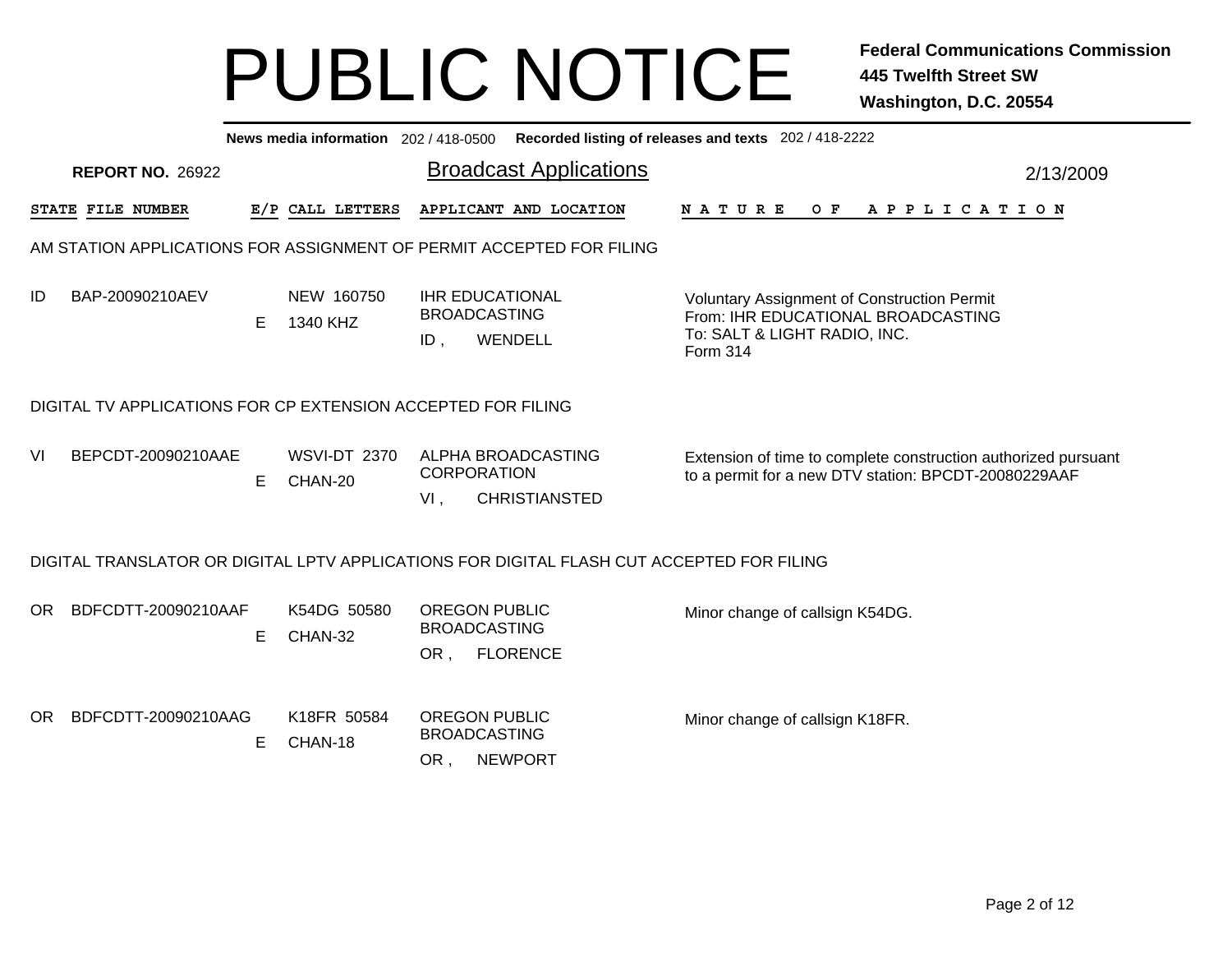|    | News media information 202/418-0500 Recorded listing of releases and texts 202/418-2222 |    |                                            |                   |                                                                                           |                                             |           |  |  |  |  |
|----|-----------------------------------------------------------------------------------------|----|--------------------------------------------|-------------------|-------------------------------------------------------------------------------------------|---------------------------------------------|-----------|--|--|--|--|
|    | <b>REPORT NO. 26922</b>                                                                 |    |                                            |                   | <b>Broadcast Applications</b>                                                             |                                             | 2/13/2009 |  |  |  |  |
|    | <b>STATE FILE NUMBER</b>                                                                |    | E/P CALL LETTERS                           |                   | APPLICANT AND LOCATION                                                                    | N A T U R E<br>O F<br>A P P L I C A T I O N |           |  |  |  |  |
|    |                                                                                         |    |                                            |                   | DIGITAL TRANSLATOR OR DIGITAL LPTV APPLICATIONS FOR DIGITAL FLASH CUT ACCEPTED FOR FILING |                                             |           |  |  |  |  |
| ID | BDFCDTV-20090210ABB                                                                     | E. | K11PB 62441<br>CHAN-11                     | (IEPBS)<br>$ID$ , | STATE BOARD OF EDUCATION<br>CAMBRIDGE, ETC.                                               | Minor change of callsign K11PB.             |           |  |  |  |  |
|    | AM STATION APPLICATIONS FOR DIRECT MEASUREMENT ACCEPTED FOR FILING                      |    |                                            |                   |                                                                                           |                                             |           |  |  |  |  |
|    | GA BZ-20090205ACR                                                                       | P  | <b>WAOK 63775</b><br>1380 KHZ              | GA,               | CBS RADIO EAST INC.<br><b>ATLANTA</b>                                                     | <b>Direct Measurement</b>                   |           |  |  |  |  |
|    | DIGITAL CLASS A TV APPLICATIONS FOR DISPLACEMENT ACCEPTED FOR FILING                    |    |                                            |                   |                                                                                           |                                             |           |  |  |  |  |
|    | OH BDISDTA-20090210ABD                                                                  | Е  | WOHL-CA 68549 WEST CENTRAL OHIO<br>CHAN-35 | $OH$ ,            | <b>BROADCASTING, INC.</b><br>LIMA                                                         | Minor change of callsign WOHL-CA.           |           |  |  |  |  |
|    |                                                                                         |    |                                            |                   | DIGITAL TRANSLATOR OR DIGITAL LPTV APPLICATIONS FOR DISPLACEMENT ACCEPTED FOR FILING      |                                             |           |  |  |  |  |
| CA | BDISDTL-20090210ABO                                                                     | Е  | KMSX-LD<br>130178<br>CHAN-42               | CA,               | RANDALL A. WEISS<br><b>CHICO</b>                                                          | Minor change of callsign KMSX-LD.           |           |  |  |  |  |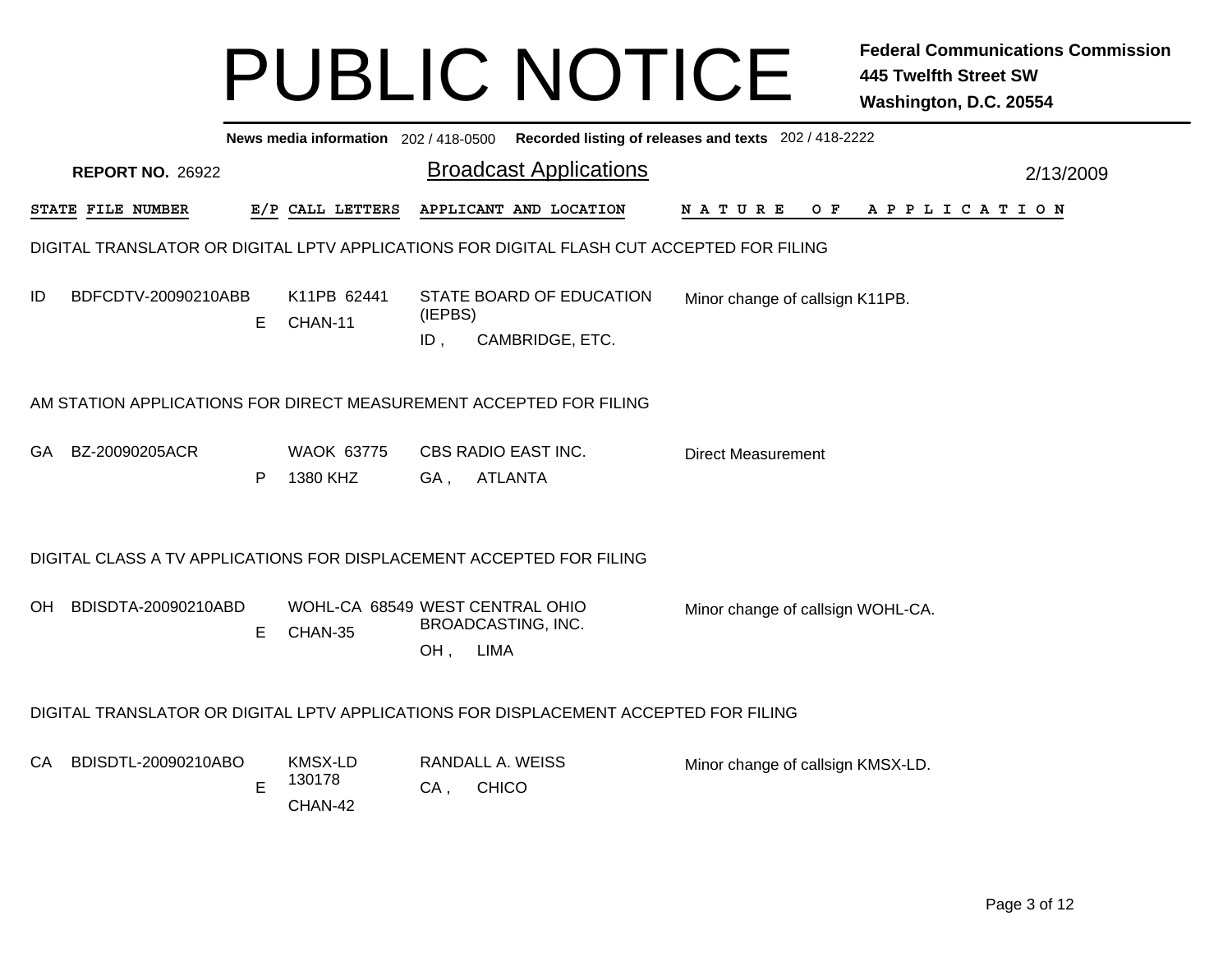|    | News media information 202/418-0500 Recorded listing of releases and texts 202/418-2222 |    |                        |                                    |                                                                                                 |                                   |           |  |  |  |  |
|----|-----------------------------------------------------------------------------------------|----|------------------------|------------------------------------|-------------------------------------------------------------------------------------------------|-----------------------------------|-----------|--|--|--|--|
|    | <b>REPORT NO. 26922</b>                                                                 |    |                        |                                    | <b>Broadcast Applications</b>                                                                   |                                   | 2/13/2009 |  |  |  |  |
|    | <b>STATE FILE NUMBER</b>                                                                |    | E/P CALL LETTERS       |                                    | APPLICANT AND LOCATION                                                                          | APPLICATION<br>N A T U R E<br>O F |           |  |  |  |  |
|    |                                                                                         |    |                        |                                    | DIGITAL TRANSLATOR OR DIGITAL LPTV APPLICATIONS FOR DISPLACEMENT ACCEPTED FOR FILING            |                                   |           |  |  |  |  |
| OR | BDISDTT-20090210AEJ                                                                     | E. | K18EA 61130<br>CHAN-44 | OR ,                               | SOUTH LANE TELEVISION, INC.<br><b>COTTAGE GROVE</b>                                             | Minor change of callsign K18EA.   |           |  |  |  |  |
|    |                                                                                         |    |                        |                                    | TV TRANSLATOR OR LPTV STATION APPLICATIONS FOR DISPLACEMENT ACCEPTED FOR FILING                 |                                   |           |  |  |  |  |
| CO | BDISTT-20090210AEC                                                                      | Е  | K53AY 25619<br>CHAN-33 | <b>DISTRICT</b>                    | <b>GUNNISON COUNTY</b><br>METROPOLITAN RECREATION                                               | Minor change of callsign K53AY.   |           |  |  |  |  |
| CO | BDISTT-20090210AEE                                                                      | Е  | K55BI 25616<br>CHAN-45 | CO <sub>1</sub><br><b>DISTRICT</b> | <b>SARGENTS</b><br><b>GUNNISON COUNTY</b><br>METROPOLITAN RECREATION                            | Minor change of callsign K55BI.   |           |  |  |  |  |
| CO | BDISTT-20090210AEF                                                                      | Е  | K57CS 25647<br>CHAN-47 | CO <sub>1</sub><br><b>DISTRICT</b> | <b>WAUNITA HOT SPRINGS</b><br><b>GUNNISON COUNTY</b><br>METROPOLITAN RECREATION<br>CO, SARGENTS | Minor change of callsign K57CS.   |           |  |  |  |  |
| CO | BDISTT-20090210AEG                                                                      | Е  | K59DV 25606<br>CHAN-49 | <b>DISTRICT</b><br>CO <sub>1</sub> | <b>GUNNISON COUNTY</b><br>METROPOLITAN RECREATION<br><b>SARGENTS</b>                            | Minor change of callsign K59DV.   |           |  |  |  |  |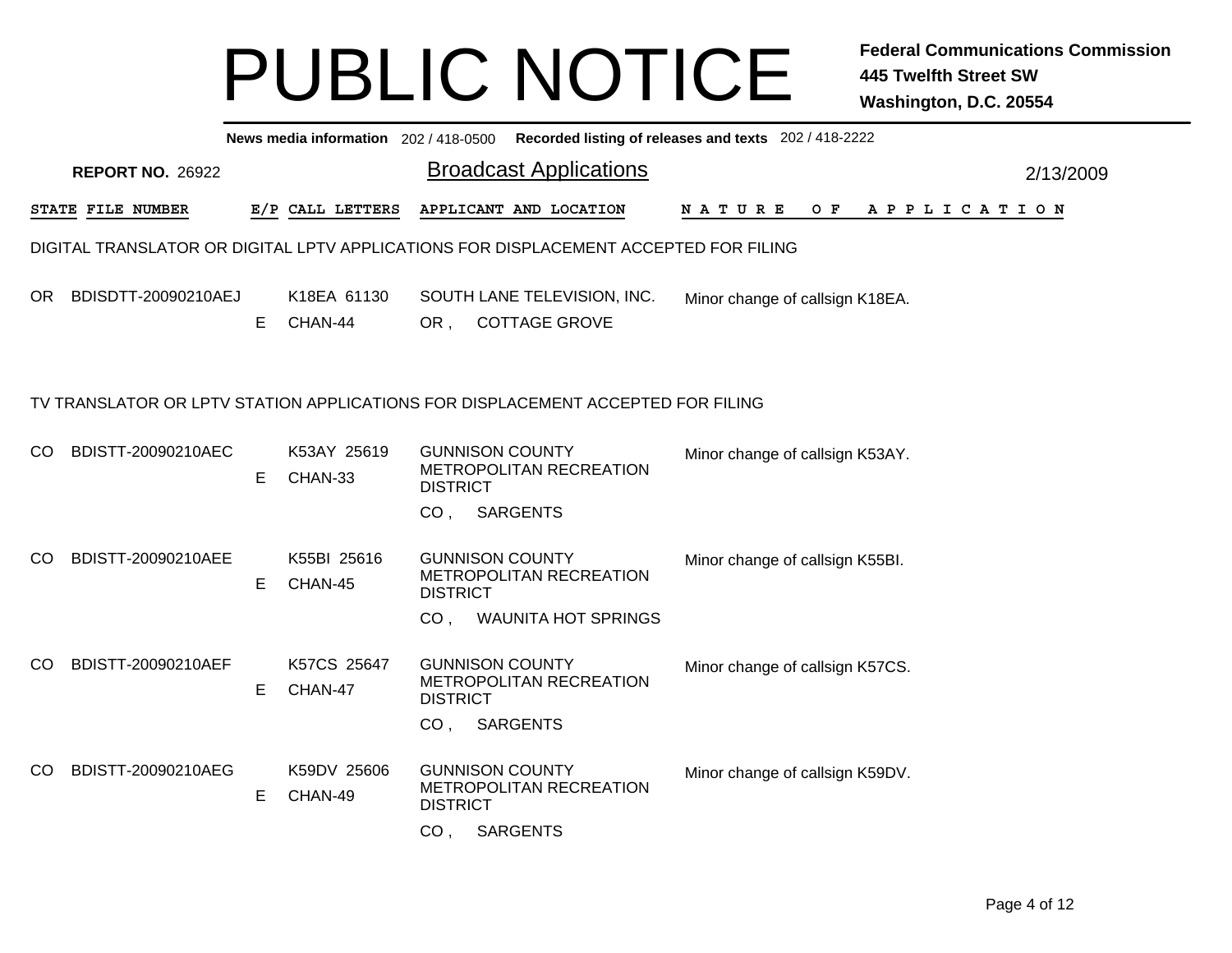|               | News media information 202 / 418-0500 Recorded listing of releases and texts 202 / 418-2222 |    |                                  |                                           |                   |                                |                   |                                                               |  |  |     |  |  |  |                       |  |           |  |  |
|---------------|---------------------------------------------------------------------------------------------|----|----------------------------------|-------------------------------------------|-------------------|--------------------------------|-------------------|---------------------------------------------------------------|--|--|-----|--|--|--|-----------------------|--|-----------|--|--|
|               | <b>REPORT NO. 26922</b>                                                                     |    |                                  |                                           |                   | <b>Broadcast Applications</b>  |                   |                                                               |  |  |     |  |  |  |                       |  | 2/13/2009 |  |  |
|               | STATE FILE NUMBER                                                                           |    | E/P CALL LETTERS                 |                                           |                   | APPLICANT AND LOCATION         | <b>NATURE</b>     |                                                               |  |  | O F |  |  |  | A P P L I C A T I O N |  |           |  |  |
|               | TV TRANSLATOR OR LPTV STATION APPLICATIONS FOR DISPLACEMENT ACCEPTED FOR FILING             |    |                                  |                                           |                   |                                |                   |                                                               |  |  |     |  |  |  |                       |  |           |  |  |
| <sub>CO</sub> | BDISTT-20090210AEH                                                                          | E. | K51DI 25605<br>CHAN-51           | <b>GUNNISON COUNTY</b><br><b>DISTRICT</b> |                   | <b>METROPOLITAN RECREATION</b> |                   | Minor change of callsign K51DI.                               |  |  |     |  |  |  |                       |  |           |  |  |
|               |                                                                                             |    |                                  | CO <sub>1</sub>                           |                   | <b>WAUNITA HOT SPRINGS</b>     |                   |                                                               |  |  |     |  |  |  |                       |  |           |  |  |
|               | DIGITAL TRANSLATOR OR DIGITAL LPTV APPLICATIONS FOR LICENSE TO COVER ACCEPTED FOR FILING    |    |                                  |                                           |                   |                                |                   |                                                               |  |  |     |  |  |  |                       |  |           |  |  |
| NC.           | BLDTT-20090210AAS                                                                           |    | W29DE-D<br>168593                | <b>CAROLINA</b>                           |                   | UNIVERSITY OF NORTH            | callsign W29DE-D. | License to cover construction permit no: BDCCDTT-20060915ANX, |  |  |     |  |  |  |                       |  |           |  |  |
|               |                                                                                             | E  | CHAN-29                          | $NC$ .                                    | <b>HAYESVILLE</b> |                                |                   |                                                               |  |  |     |  |  |  |                       |  |           |  |  |
|               |                                                                                             |    |                                  |                                           |                   |                                |                   |                                                               |  |  |     |  |  |  |                       |  |           |  |  |
| ТX            | BLDTL-20090210AAU                                                                           |    | K29IP-D 167450 LAWRENCE H. MINTZ |                                           |                   |                                |                   | License to cover construction permit no: BDCCDTL-20070404ABU, |  |  |     |  |  |  |                       |  |           |  |  |
|               |                                                                                             | E. | CHAN-29                          | $TX$ ,                                    |                   | <b>CORPUS CHRISTI</b>          |                   | callsign K29IP-D.                                             |  |  |     |  |  |  |                       |  |           |  |  |
|               |                                                                                             |    |                                  |                                           |                   |                                |                   |                                                               |  |  |     |  |  |  |                       |  |           |  |  |
| NC.           | BLDTT-20090210ACA                                                                           |    | $W42DF-D$<br>168590              | <b>CAROLINA</b>                           |                   | UNIVERSITY OF NORTH            |                   | License to cover construction permit no: BDCCDTT-20060915AOC, |  |  |     |  |  |  |                       |  |           |  |  |
|               |                                                                                             | E  | CHAN-42                          | NC,                                       | <b>CASHIERS</b>   |                                |                   | callsign W42DF-D.                                             |  |  |     |  |  |  |                       |  |           |  |  |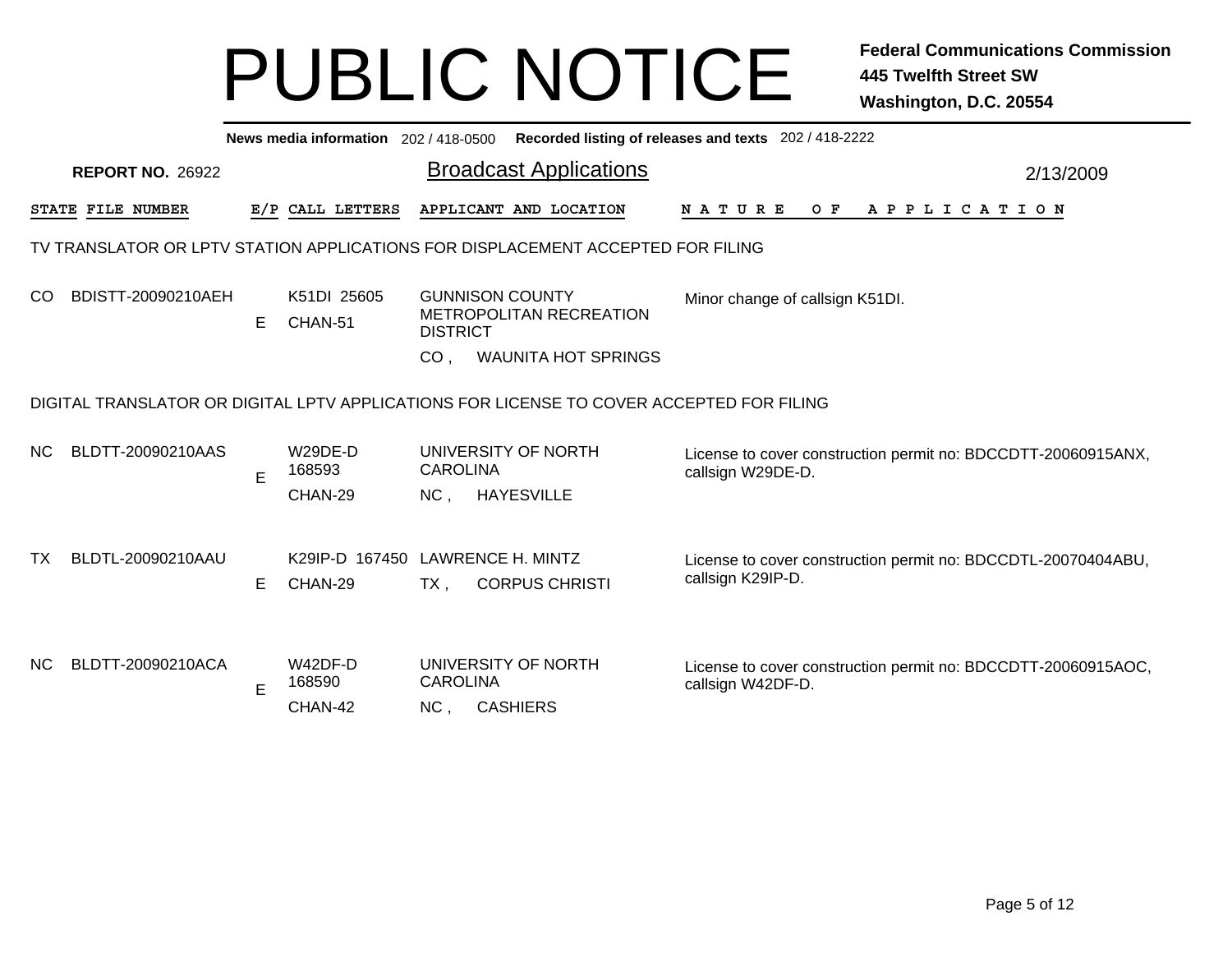|     |                         |   |                                | News media information 202/418-0500 Recorded listing of releases and texts 202/418-2222                        |                                                                                  |           |
|-----|-------------------------|---|--------------------------------|----------------------------------------------------------------------------------------------------------------|----------------------------------------------------------------------------------|-----------|
|     | <b>REPORT NO. 26922</b> |   |                                | <b>Broadcast Applications</b>                                                                                  |                                                                                  | 2/13/2009 |
|     | STATE FILE NUMBER       |   | E/P CALL LETTERS               | APPLICANT AND LOCATION                                                                                         | <b>NATURE</b><br>OF APPLICATION                                                  |           |
|     |                         |   |                                | DIGITAL TV APPLICATIONS FOR LICENSE TO COVER ACCEPTED FOR FILING                                               |                                                                                  |           |
| PA  | BLEDT-20090210AAC       | E | CHAN-39                        | WLVT-DT 36989 LEHIGH VALLEY PUBLIC<br>TELECOMMUNICATIONS CORP.<br><b>ALLENTOWN</b><br>PA,                      | License to cover construction permit no: BPEDT-20080201AQV,<br>callsign WLVT-TV. |           |
|     |                         |   |                                | FM STATION APPLICATIONS FOR LICENSE TO COVER ACCEPTED FOR FILING                                               |                                                                                  |           |
| MN  | BLH-20090210AAH         | E | <b>KSNR 73625</b><br>100.3 MHZ | CITICASTERS LICENSES, INC.<br>THIEF RIVER FALLS<br>MN.                                                         | License to cover.                                                                |           |
|     | WA BLED-20090210AAL     | E | <b>KZUU 71036</b><br>90.7 MHZ  | <b>WASHINGTON STATE</b><br><b>UNIVERSITY</b><br>WA, PULLMAN                                                    | License to cover.                                                                |           |
|     |                         |   |                                | FM TRANSLATOR APPLICATIONS FOR LICENSE TO COVER ACCEPTED FOR FILING                                            |                                                                                  |           |
| CO. | BLFT-20090210AAI        | E | K260BN 18562<br>99.9 MHZ       | <b>EDUCATIONAL</b><br><b>COMMUNICATIONS OF</b><br>COLORADO SPRINGS, INC.<br><b>TRINIDAD</b><br>CO <sub>1</sub> | License to cover.                                                                |           |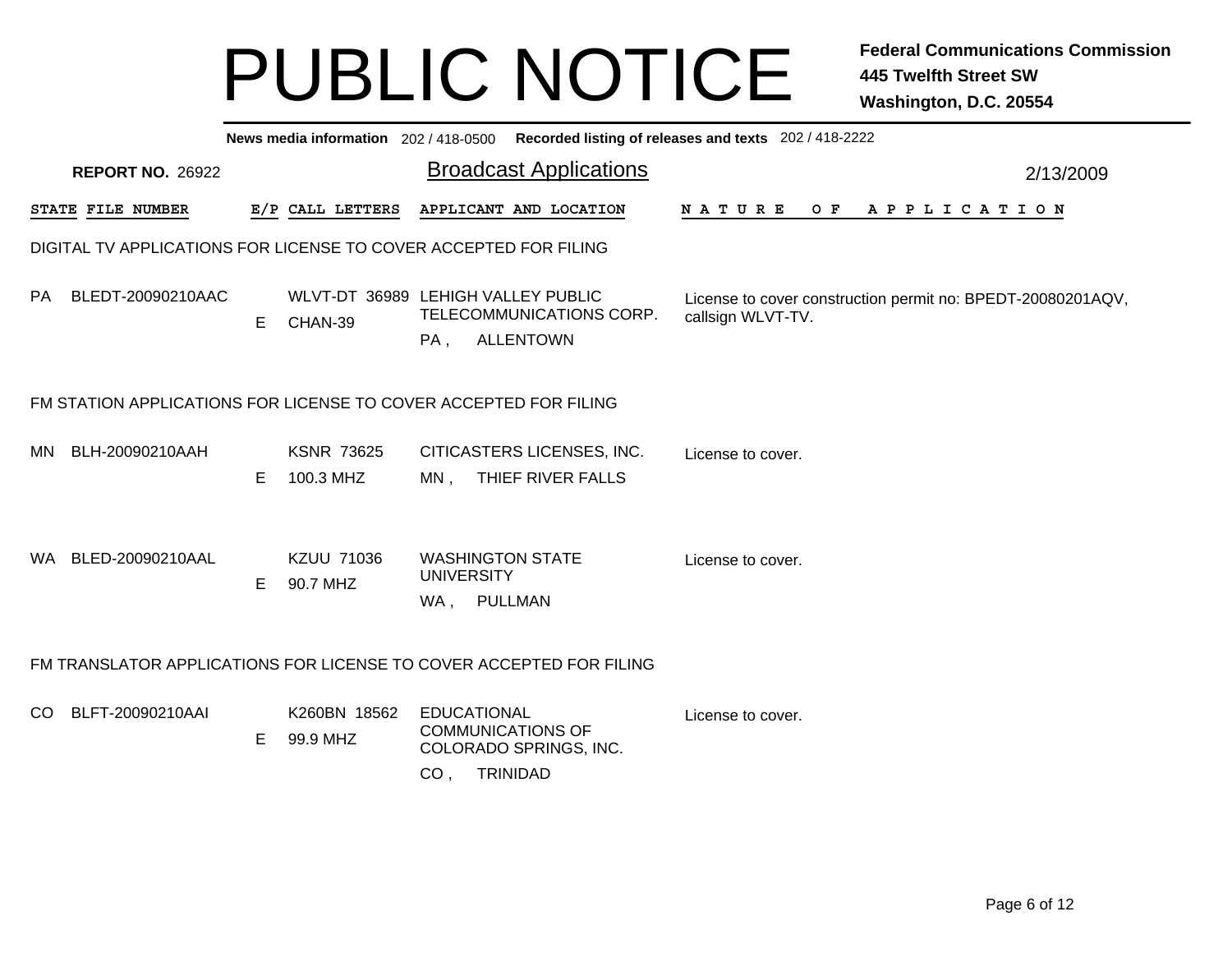|     | News media information 202 / 418-0500 Recorded listing of releases and texts 202 / 418-2222 |    |                              |             |                                                                               |                                        |           |  |  |  |  |
|-----|---------------------------------------------------------------------------------------------|----|------------------------------|-------------|-------------------------------------------------------------------------------|----------------------------------------|-----------|--|--|--|--|
|     | <b>REPORT NO. 26922</b>                                                                     |    |                              |             | <b>Broadcast Applications</b>                                                 |                                        | 2/13/2009 |  |  |  |  |
|     | STATE FILE NUMBER                                                                           |    | E/P CALL LETTERS             |             | APPLICANT AND LOCATION                                                        | N A T U R E<br>OF APPLICATION          |           |  |  |  |  |
|     |                                                                                             |    |                              |             | FM TRANSLATOR APPLICATIONS FOR LICENSE TO COVER ACCEPTED FOR FILING           |                                        |           |  |  |  |  |
| KY. | BLFT-20090210ACB                                                                            | Е  | 99.3 MHZ                     | INC.<br>KY, | W258BK 153039 EDGEWATER BROADCASTING,<br><b>MURRAY</b>                        | License to cover.                      |           |  |  |  |  |
| IL  | BLFT-20090210ACD                                                                            | Е  | 97.9 MHZ                     | IL,         | W250BL 152571 SAGA COMMUNICATIONS OF<br>ILLINOIS, LLC<br><b>TUSCOLA</b>       | License to cover.                      |           |  |  |  |  |
| NM. | BLFT-20090210ADZ                                                                            | E. | K235BR 138863<br>94.9 MHZ    | $NM$ .      | MILLENNIUM MEDIA, INC.<br><b>GALLUP EAST</b>                                  | License to cover.                      |           |  |  |  |  |
|     |                                                                                             |    |                              |             | AM STATION APPLICATIONS FOR MINOR AMENDMENT TO A CONSTRUCTION PERMIT RECEIVED |                                        |           |  |  |  |  |
| MТ  | BNP-20051031ACB                                                                             | Е  | NEW 161142<br>1600 KHZ       | MT,         | <b>BARBARA LYNCH</b><br><b>BILLINGS</b>                                       | Engineering Amendment filed 02/10/2009 |           |  |  |  |  |
| VA  | BP-20081029ADX                                                                              | Е  | <b>WJYK 71627</b><br>980 KHZ | VA,         | STEPHEN C. BATTAGLIA, SR. &<br><b>JANIS G. BATTAGLIA</b><br><b>CHASE CITY</b> | Engineering Amendment filed 02/10/2009 |           |  |  |  |  |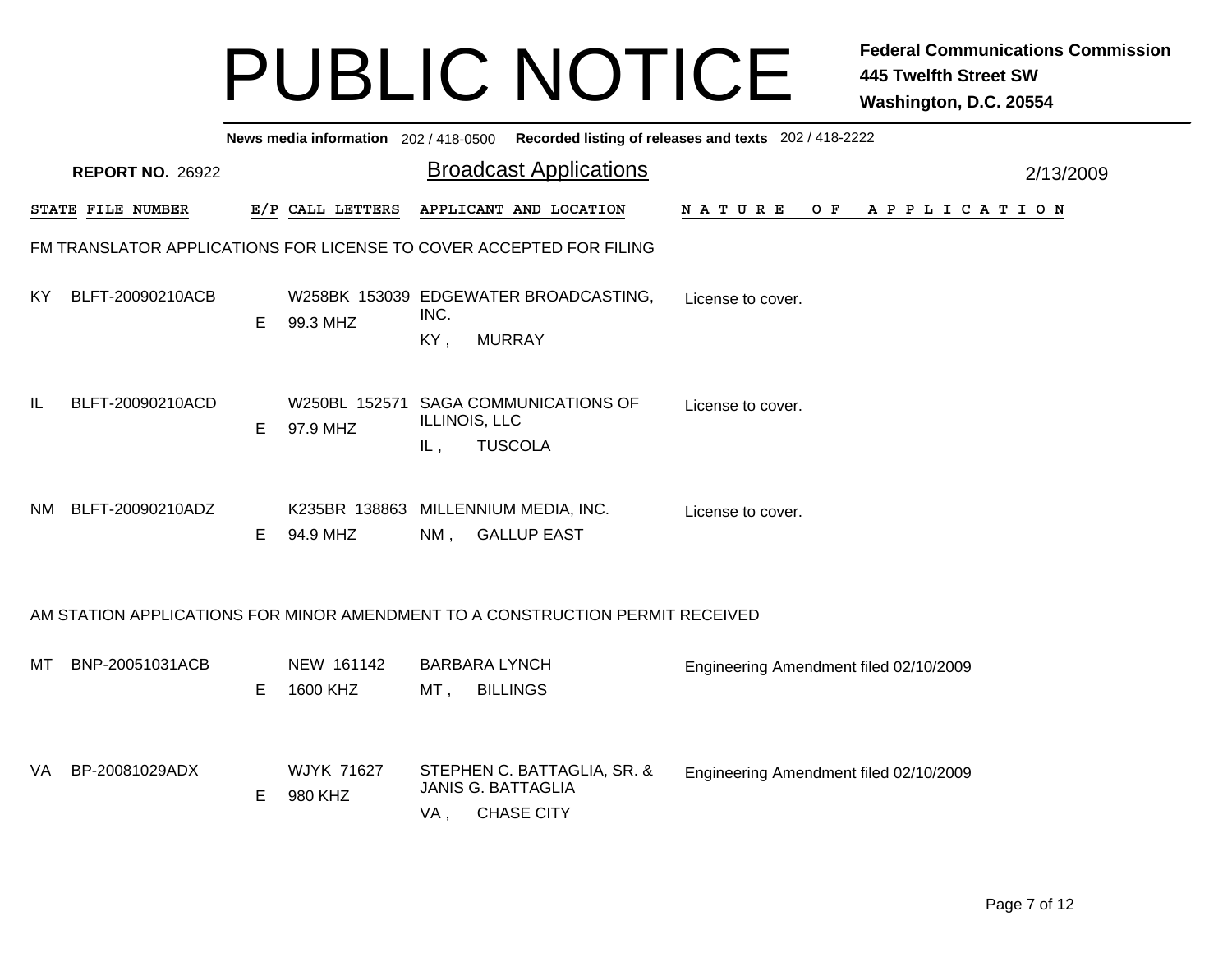|           | News media information 202 / 418-0500 Recorded listing of releases and texts 202 / 418-2222 |   |                                |                            |                                                            |                                                                                                                         |           |  |  |  |  |  |
|-----------|---------------------------------------------------------------------------------------------|---|--------------------------------|----------------------------|------------------------------------------------------------|-------------------------------------------------------------------------------------------------------------------------|-----------|--|--|--|--|--|
|           | <b>REPORT NO. 26922</b>                                                                     |   |                                |                            | <b>Broadcast Applications</b>                              |                                                                                                                         | 2/13/2009 |  |  |  |  |  |
|           | STATE FILE NUMBER                                                                           |   | E/P CALL LETTERS               |                            | APPLICANT AND LOCATION                                     | NATURE<br>$O$ F<br>APPLICATION                                                                                          |           |  |  |  |  |  |
|           | DIGITAL TV APPLICATIONS FOR MINOR AMENDMENT TO A CONSTRUCTION PERMIT RECEIVED               |   |                                |                            |                                                            |                                                                                                                         |           |  |  |  |  |  |
| NE.       | BMPEDT-20080620AKC                                                                          | Е | CHAN-12                        | $NE$ ,                     | KUON-DT 66589 THE UNIVERSITY OF NEBRASKA<br><b>LINCOLN</b> | Engineering Amendment filed 02/10/2009                                                                                  |           |  |  |  |  |  |
|           | FM STATION APPLICATIONS FOR MINOR AMENDMENT TO A CONSTRUCTION PERMIT RECEIVED               |   |                                |                            |                                                            |                                                                                                                         |           |  |  |  |  |  |
| КS        | BNPED-20071019AJR                                                                           | Е | NEW 171775<br>89.3 MHZ         | INC.<br>KS,<br><b>OLPE</b> | CATHOLIC RADIO NETWORK,                                    | Engineering Amendment filed 02/10/2009                                                                                  |           |  |  |  |  |  |
| WI.       | BPH-20080716AGZ                                                                             | E | <b>WTRW 164253</b><br>97.5 MHZ | RADIOACTIVE, LLC<br>WI,    | <b>TWO RIVERS</b>                                          | Engineering Amendment filed 02/10/2009                                                                                  |           |  |  |  |  |  |
|           | FM STATION APPLICATIONS FOR MINOR CHANGE TO A LICENSED FACILITY                             |   |                                |                            |                                                            |                                                                                                                         |           |  |  |  |  |  |
| <b>TN</b> | BPH-20081020AIQ                                                                             | E | <b>WFGZ 50126</b><br>94.5 MHZ  | SERVICES, INC.<br>TN,      | <b>GRACE BROADCASTING</b><br>LOBELVILLE                    | Minor change in licensed facilities.<br>Informal Objection Filed 02/06/2009 by CAPSTAR TX LIMITED<br><b>PARTNERSHIP</b> |           |  |  |  |  |  |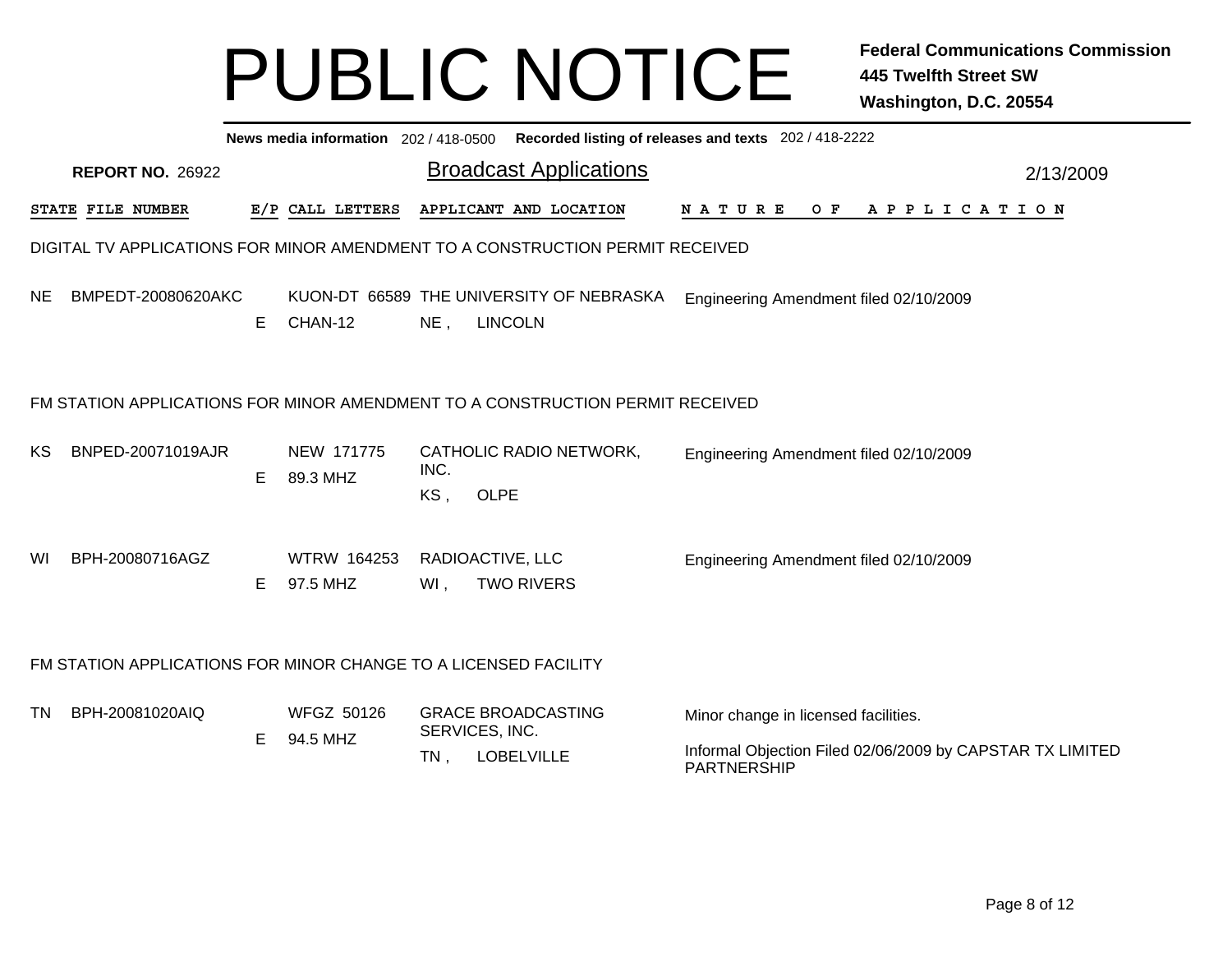|           |                         |   | News media information 202 / 418-0500         |                          | Recorded listing of releases and texts 202 / 418-2222                                  |                                                       |  |     |  |  |  |                       |           |
|-----------|-------------------------|---|-----------------------------------------------|--------------------------|----------------------------------------------------------------------------------------|-------------------------------------------------------|--|-----|--|--|--|-----------------------|-----------|
|           | <b>REPORT NO. 26922</b> |   |                                               |                          | <b>Broadcast Applications</b>                                                          |                                                       |  |     |  |  |  |                       | 2/13/2009 |
|           | STATE FILE NUMBER       |   | E/P CALL LETTERS                              |                          | APPLICANT AND LOCATION                                                                 | <b>NATURE</b>                                         |  | O F |  |  |  | A P P L I C A T I O N |           |
|           |                         |   |                                               |                          | FM TRANSLATOR APPLICATIONS FOR MINOR CHANGE TO A LICENSED FACILITY ACCEPTED FOR FILING |                                                       |  |     |  |  |  |                       |           |
| IN        | BPFT-20090210AAA        | Е | W238BQ 153936 HORIZON CHRISTIAN<br>95.9 MHZ   | <b>FELLOWSHIP</b><br>IN, | <b>VINCENNES</b>                                                                       | Minor change in licensed facilities, callsign W238BQ. |  |     |  |  |  |                       |           |
| MS        | BPFT-20090210AAJ        | Е | W204CE 77029<br>100.1 MHZ                     | MS,                      | RADIO ASSIST MINISTRY, INC.<br><b>BILOXI</b>                                           | Minor change in licensed facilities, callsign W204CE. |  |     |  |  |  |                       |           |
| <b>NY</b> | BPFT-20090210ABY        | Е | W255BX 140121 WILLPOWER RADIO LLC<br>99.1 MHZ | $NY$ ,                   | RED HOOK                                                                               | Minor change in licensed facilities, callsign W255BX. |  |     |  |  |  |                       |           |
| МS        | BPFT-20090210AEI        | Е | 99.3 MHZ                                      | FALLS, INC.<br>$MS$ ,    | W257CB 139929 CALVARY CHAPEL OF TWIN<br>RIDGELAND                                      | Minor change in licensed facilities, callsign W257CB. |  |     |  |  |  |                       |           |
|           |                         |   |                                               |                          | LOW POWER FM APPLICATIONS FOR MINOR CHANGE TO A LICENSED FACILITY ACCEPTED FOR FILING  |                                                       |  |     |  |  |  |                       |           |
| ТX        | BPL-20090210AET         | E | KDRP-LP<br>134579<br>99.9 MHZ                 | FOUNDATION, INC.<br>TX,  | PRINCIPLE BROADCASTING<br><b>DRIPPING SPRINGS</b>                                      | Low Power FM minor change in licensed facilities.     |  |     |  |  |  |                       |           |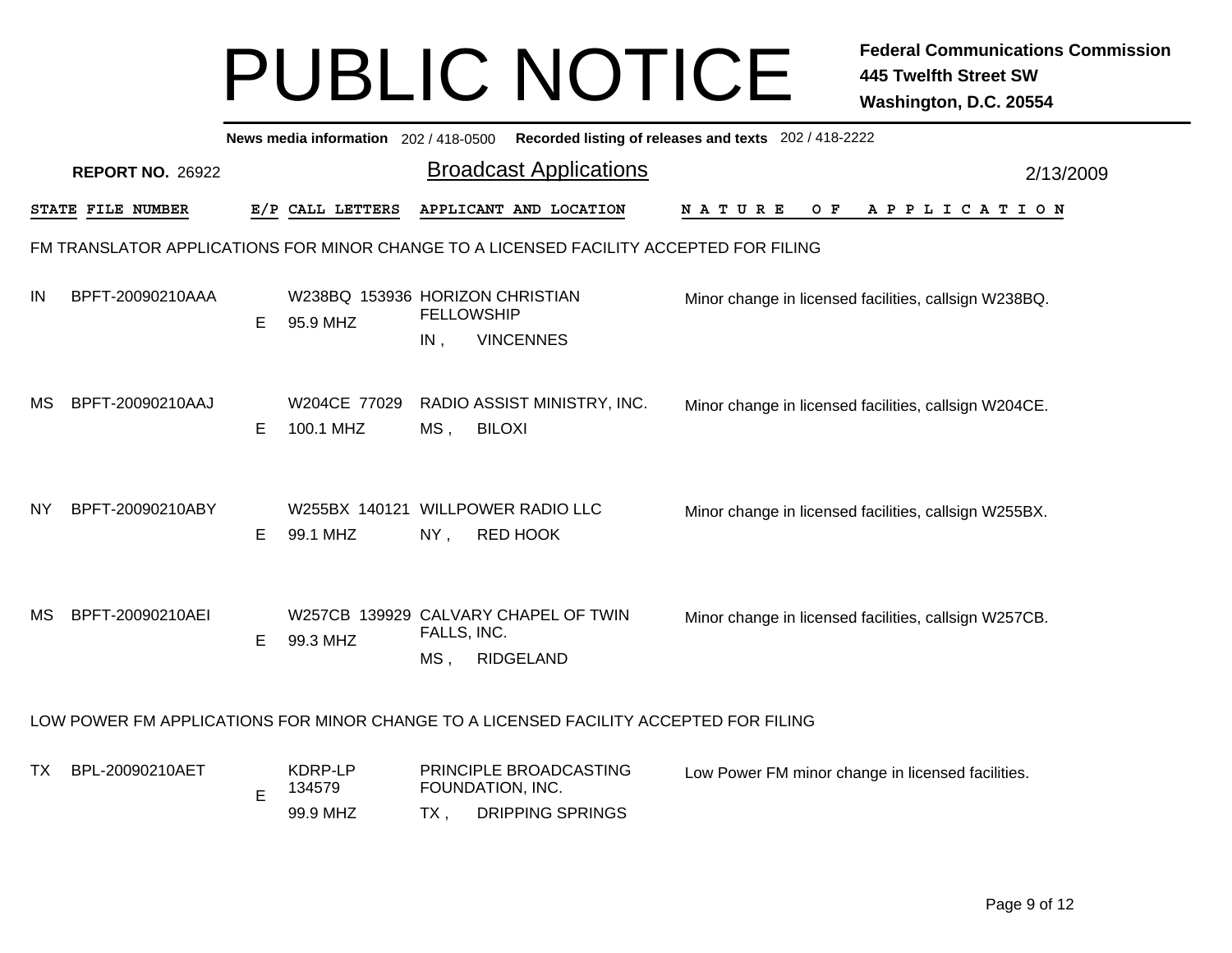| <b>REPORT NO. 26922</b> |                                                           |                                |                  |                       |                                                                                                                                                                                                                                                                                     |                                                                         |  |           |               |                                                            |                                                                                                                                                                                        |  |  |  | 2/13/2009                                                                   |
|-------------------------|-----------------------------------------------------------|--------------------------------|------------------|-----------------------|-------------------------------------------------------------------------------------------------------------------------------------------------------------------------------------------------------------------------------------------------------------------------------------|-------------------------------------------------------------------------|--|-----------|---------------|------------------------------------------------------------|----------------------------------------------------------------------------------------------------------------------------------------------------------------------------------------|--|--|--|-----------------------------------------------------------------------------|
|                         |                                                           |                                |                  |                       |                                                                                                                                                                                                                                                                                     |                                                                         |  |           |               |                                                            |                                                                                                                                                                                        |  |  |  |                                                                             |
|                         |                                                           |                                |                  |                       |                                                                                                                                                                                                                                                                                     |                                                                         |  |           |               |                                                            |                                                                                                                                                                                        |  |  |  |                                                                             |
|                         | E                                                         | WVVT 160904<br>670 KHZ         |                  | <b>ESSEX JUNCTION</b> |                                                                                                                                                                                                                                                                                     |                                                                         |  |           |               |                                                            |                                                                                                                                                                                        |  |  |  |                                                                             |
|                         |                                                           |                                |                  |                       |                                                                                                                                                                                                                                                                                     |                                                                         |  |           |               |                                                            |                                                                                                                                                                                        |  |  |  |                                                                             |
| BMPH-20090210ADC        | E                                                         | KGGY 170962<br>96.7 MHZ        | CO <sub>1</sub>  | <b>STRATTON</b>       |                                                                                                                                                                                                                                                                                     |                                                                         |  |           |               |                                                            |                                                                                                                                                                                        |  |  |  |                                                                             |
| BMPH-20090210AEA        | Е                                                         | <b>KXRS 36829</b><br>105.5 MHZ | $CA$ ,           | <b>HEMET</b>          |                                                                                                                                                                                                                                                                                     |                                                                         |  |           |               |                                                            |                                                                                                                                                                                        |  |  |  |                                                                             |
|                         |                                                           |                                |                  |                       |                                                                                                                                                                                                                                                                                     |                                                                         |  |           |               |                                                            |                                                                                                                                                                                        |  |  |  |                                                                             |
|                         | E                                                         | KXTY 58653<br>99.7 MHZ         | $CA$ ,           | <b>MORRO BAY</b>      |                                                                                                                                                                                                                                                                                     |                                                                         |  |           |               |                                                            |                                                                                                                                                                                        |  |  |  |                                                                             |
|                         | STATE FILE NUMBER<br>BMP-20081029ADH<br>BMLED-20090210ABS |                                | E/P CALL LETTERS |                       | <b>Broadcast Applications</b><br>APPLICANT AND LOCATION<br><b>CHARLES A. HECHT AND</b><br>ALFREDO ALONSO<br>$VT$ ,<br>KONA COAST RADIO, LLC.<br><b>LAZER LICENSES, LLC</b><br>FM STATION APPLICATIONS FOR MODIFICATION OF LICENSE ACCEPTED FOR FILING<br><b>LAZER LICENSES, LLC</b> | AM STATION APPLICATIONS FOR MINOR MODIFICATION TO A CONSTRUCTION PERMIT |  | Mod of CP | <b>NATURE</b> | Mod of CP to chg<br>Mod of CP to chg<br>License to modify. | News media information 202/418-0500 Recorded listing of releases and texts 202/418-2222<br>FM STATION APPLICATIONS FOR MINOR MODIFICATION TO A CONSTRUCTION PERMIT ACCEPTED FOR FILING |  |  |  | OF APPLICATION<br>Informal Objection Filed 02/06/2009 by CBS RADIO EAST INC |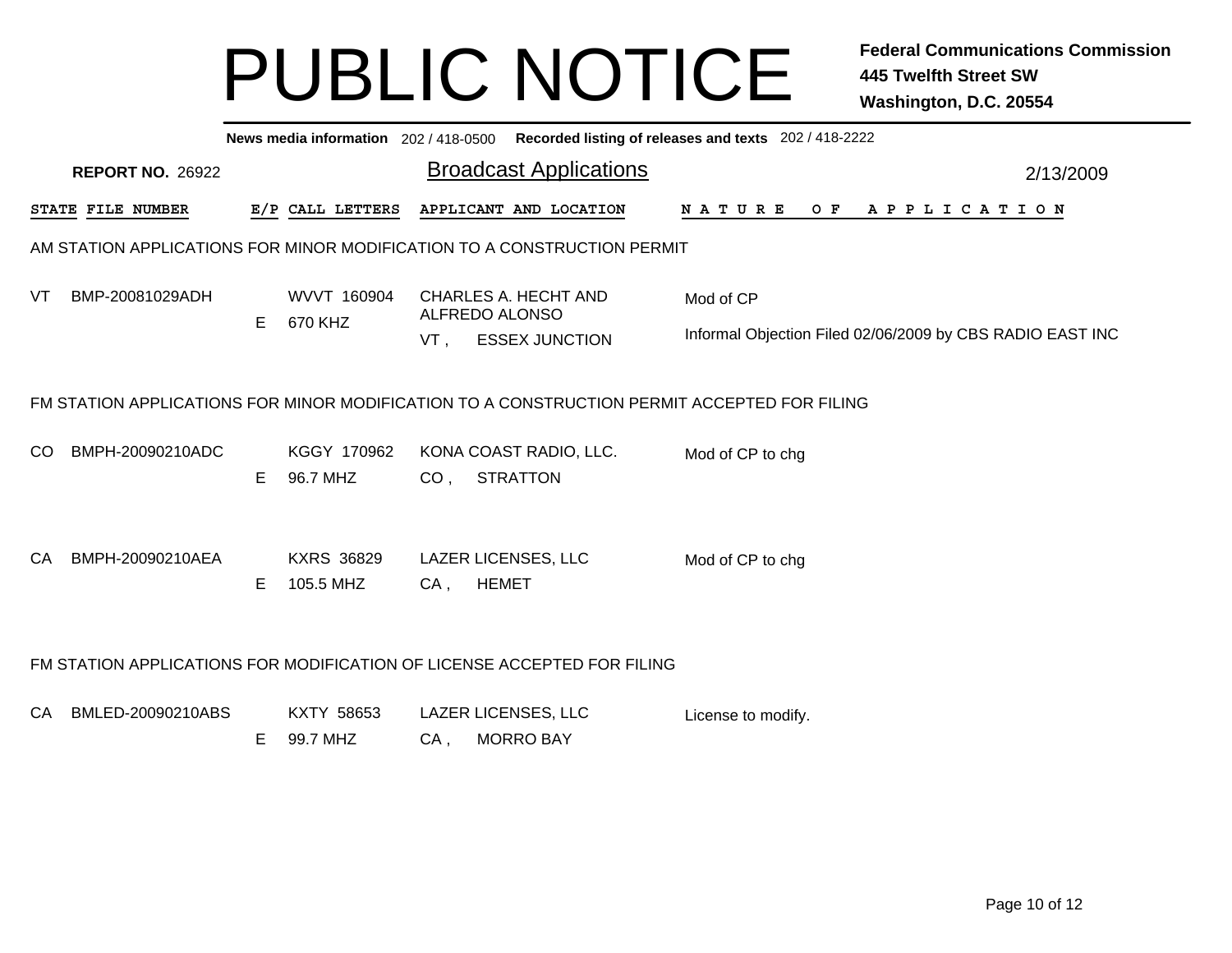|           | News media information 202/418-0500 Recorded listing of releases and texts 202/418-2222 |    |                         |     |                                                                                 |                                                                                                                                                                                                                                                                                                                                         |  |  |  |  |  |  |  |
|-----------|-----------------------------------------------------------------------------------------|----|-------------------------|-----|---------------------------------------------------------------------------------|-----------------------------------------------------------------------------------------------------------------------------------------------------------------------------------------------------------------------------------------------------------------------------------------------------------------------------------------|--|--|--|--|--|--|--|
|           | <b>REPORT NO. 26922</b>                                                                 |    |                         |     | <b>Broadcast Applications</b>                                                   | 2/13/2009                                                                                                                                                                                                                                                                                                                               |  |  |  |  |  |  |  |
|           | STATE FILE NUMBER                                                                       |    | E/P CALL LETTERS        |     | APPLICANT AND LOCATION                                                          | <b>NATURE</b><br>OF APPLICATION                                                                                                                                                                                                                                                                                                         |  |  |  |  |  |  |  |
|           |                                                                                         |    |                         |     | FM STATION APPLICATIONS FOR ORIGINAL CONSTRUCTION PERMIT APPLICATION REINSTATED |                                                                                                                                                                                                                                                                                                                                         |  |  |  |  |  |  |  |
| <b>MN</b> | BNPED-20071016AFZ                                                                       | E. | NEW 172741<br>88.3 MHZ  | MN. | <b>KEY TO LIFE CENTER</b><br><b>WACONIA</b>                                     | CP New Station.<br>Accepted for filing and tentatively selected pursuant to DA 08-2717.<br>Petitions to deny the tentative selectee must be on file no later than 30<br>days from December 17, 2008.<br>Engineering Amendment filed 02/09/2009                                                                                          |  |  |  |  |  |  |  |
|           | FM STATION APPLICATIONS FOR ORIGINAL CONSTRUCTION PERMIT                                |    |                         |     |                                                                                 | Application reinstated to pending status 2/10/2009 - no letter sent                                                                                                                                                                                                                                                                     |  |  |  |  |  |  |  |
| FL.       | BNPED-20071022DXQ                                                                       | E  | WIGW 120610<br>90.3 MHZ | FL, | <b>CSN INTERNATIONAL</b><br><b>EUSTIS</b>                                       | CP New Stn.<br>Petition for Reconsideration Filed 01/14/2009 by Cornerstone<br><b>Broadcasting Corporation</b><br>Opposition Filed 01/23/2009 by CSN INTERNATIONAL<br>Motion for Extension of Time Filed 02/05/2009 by Cornerstone<br><b>Broadcasting Corporation</b><br>Reply Filed 02/05/2009 by Cornerstone Broadcasting Corporation |  |  |  |  |  |  |  |